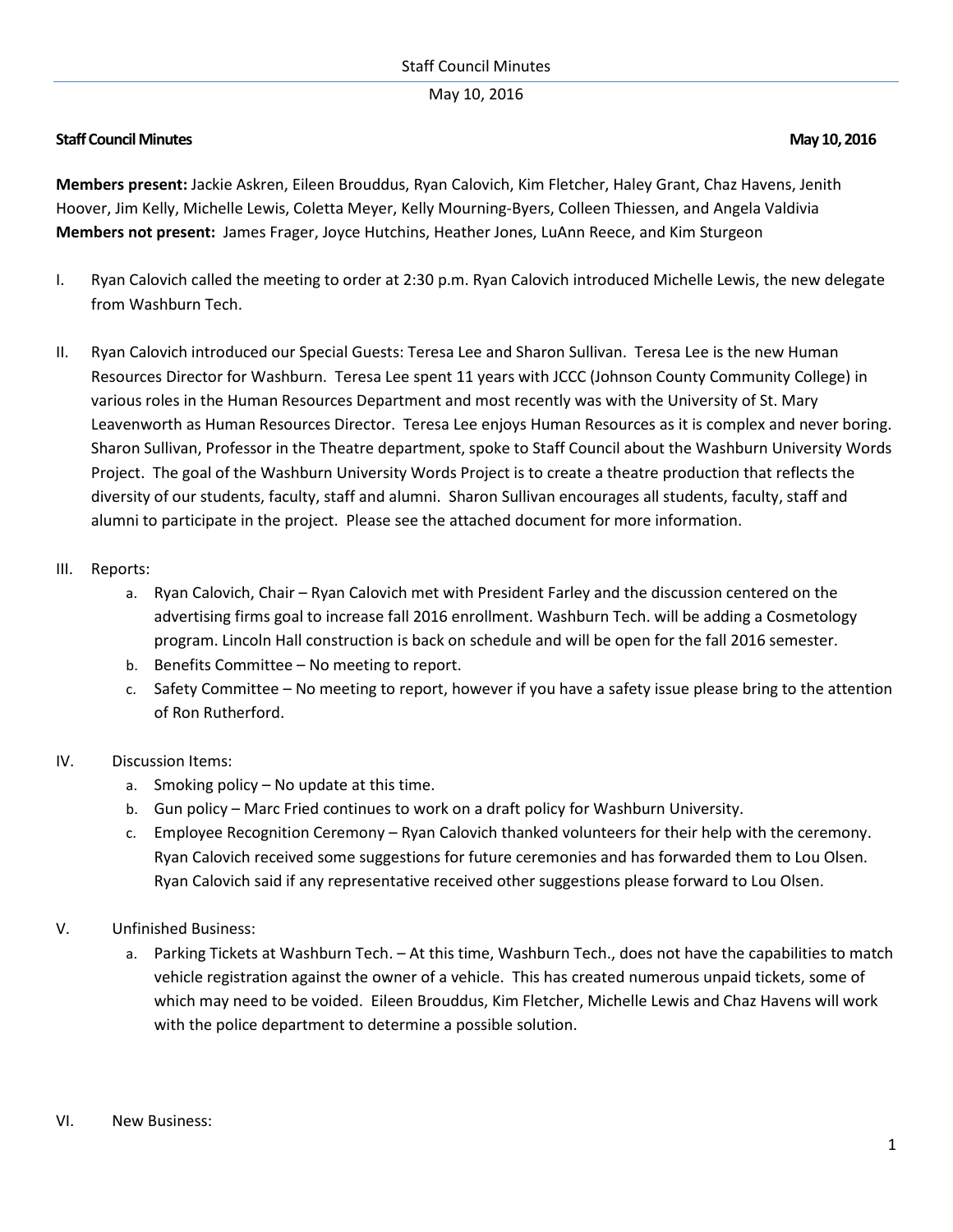## May 10, 2016

- a. Pepsi expiration dates There have been several complaints regarding food and beverages in vending machines being either expired or moldy. The largest occurrence has been in Morgan Hall. James Frager will visit with Rene Akin regarding contacting Pepsi.
- VII. Announcements:
	- a. ITS (Information Technology Services) will have a complete power down starting at 5:00 pm on May 20<sup>th</sup> through the weekend.
	- b. Summer Camp at Washburn Tech. June 6-9 & June 13-16 for seventh & eighth graders. June 20-23 is open for ninth & tenth graders.
	- c. The Employee Wellness Program will be offering a CPR class June  $1^{st}$ ,  $2^{nd}$  and  $3^{rd}$ , cost will be \$19.00. There will be more information sent out via e-mail, watch your e-mail if you are interested in CPR certification.
- VIII. The next Staff Council meeting will be August 9th.
- IX. Ryan Calovich adjourned the meeting at 3:15 p.m.

Minutes submitted by Colleen Thiessen